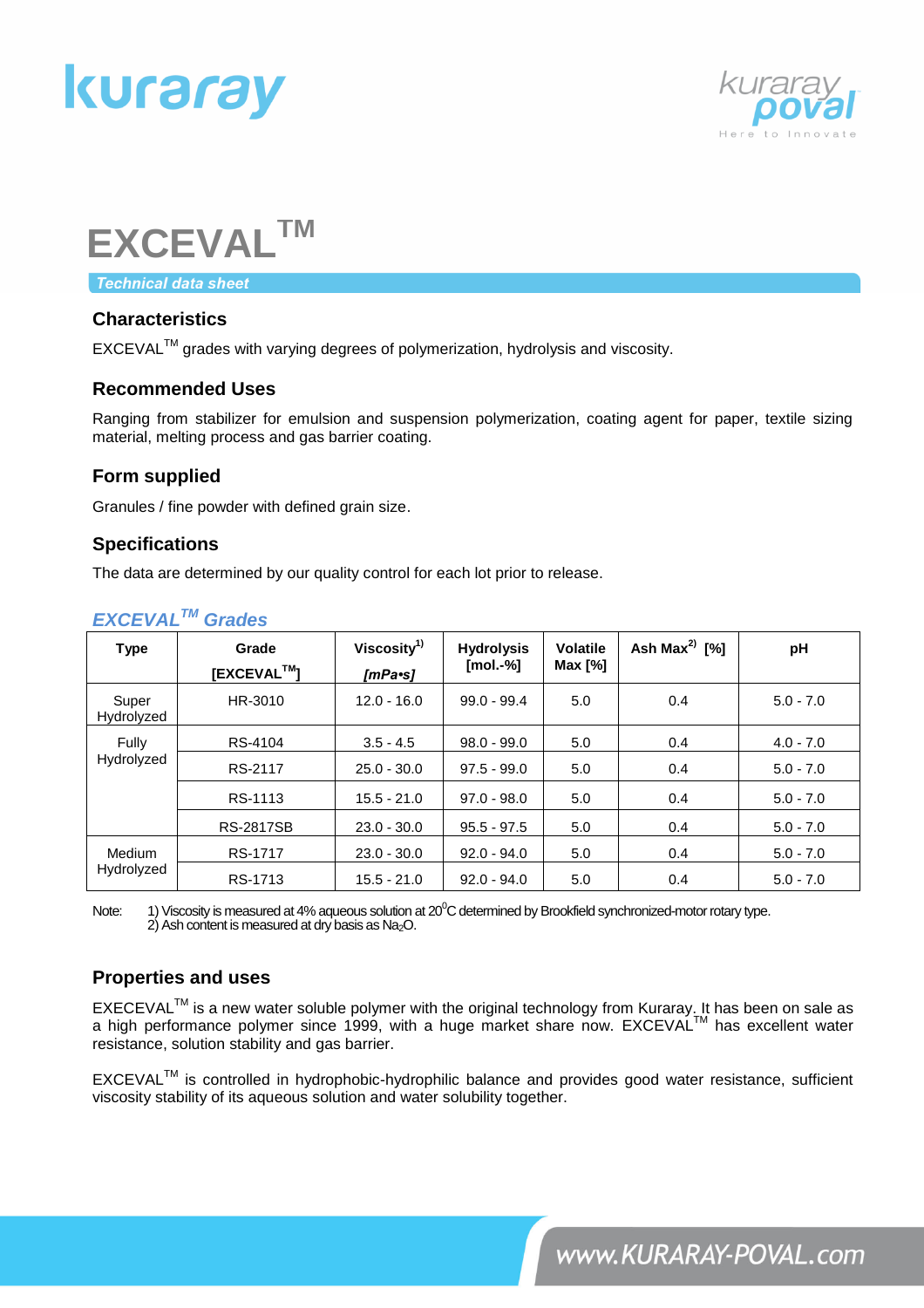



# **EXCEVALTM**

#### **Technical data sheet**

EXCEVALTM can be used for excellent high water resistant PVAc emulsion. 1-component non formalin D3 adhesive without any cross-linking system can be achieved by using  $\mathsf{EXCEVAL}^{\mathsf{TM}}$ .

Due to its high water-resistance, EXCEVAL<sup>™</sup> HR-3010 and RS-2117 can achieve D3 level standard emulsion Due to its high water-resistance, EXCEVALT This so to and two 2117 San denote Do lover standard children.<br>Without using any cross linker. With using cross linker for EXCEVAL™ polymerization system, even RS-1717, the medium hydrolyzed EXCEVAL™ can achieve D3 level high water resistant emulsion.

Besides, the high barrier performance of EXCEVAL™ has shown excellent performance in paper application, where normally conventional PVOH is used.

### **Processing**

#### **Preservation**

Like any other polyvinyl alcohol, EXCEVAL™ in the form of an aqueous solution can be attacked by microorganisms under certain conditions. In the acidic pH range the main organisms reproduced are the fission fungi, whilst bacteria grow most readily in a neutral to weakly alkaline medium. The solution can be preserved from any microorganism attack by adding a preservative. Quantities of about 0.01 - 0.20 % by weight preservative, relative to the EXCEVAL<sup>TM</sup> solution, are generally sufficient. Compatibility and efficiency must be tested. Information on the quantity to be used is available from the suppliers.

It is advisable for the EXCEVAL<sup>TM</sup> solution to be prepared and stored in clean containers. Considering the resistance that may be shown by some microorganisms to the preservatives employed, the dissolving vessel in particular, together with the filling equipment (pipes, valves, tubing etc.), needs to be kept clean. Any skins or incrustations should be removed. In the event of complications the possibility of changing to a different preservative must be considered.

Certain applications for EXCEVAL™ in solution (food packaging etc.) require the preservatives employed to be of approved types and physiologically inert. In such instances it is essential for the relevant legal regulations regarding physiological effects to be taken into account.

#### **Storage**

EXCEVAL™ can be stored for an unlimited period of time under appropriate conditions. EXCEVAL™ should be strictly kept away from wet areas and naked flames. In order to avoid block formation with the moisture,  $EXCEVAL<sup>IM</sup>$  should be stored in its original packs in closed, dry rooms and at room temperature.

# **Industrial Safety and Environmental Protection**

Not classified as a dangerous substance or preparation according to the current criteria of chemical legislation. A safety data sheet is available on request.